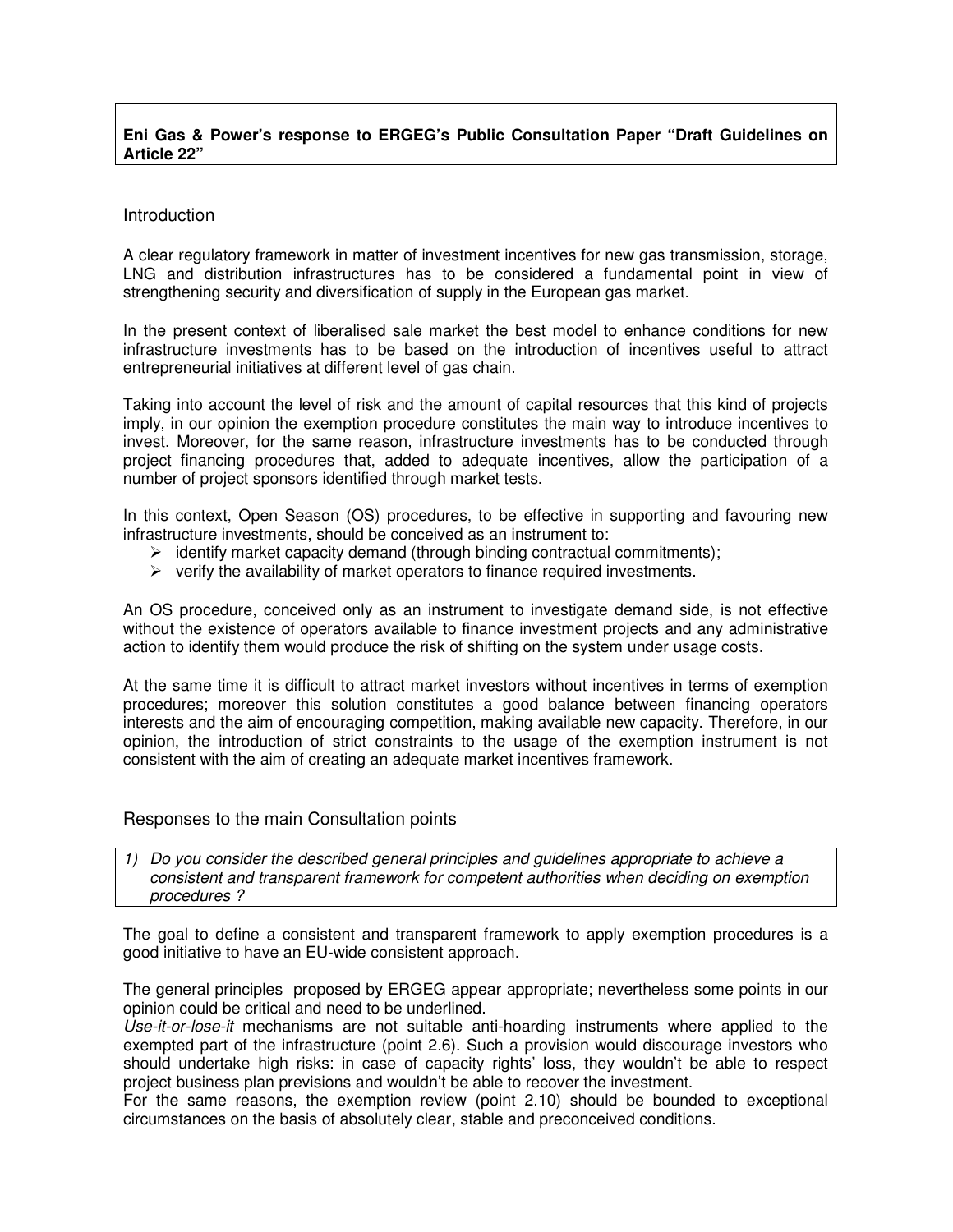These conditions should be, as the all exemption rules, applied homogeneously at European level. In our vision decisions about exemption matters should be committed to a super-partes institutional body, such as the Agency of European Regulators as proposed in the III energy package.

## 2) Do you consider the present scope of eligible infrastructure to be too narrow ?

We support the idea introduced in the document (point 2.2) that exemption regime to interconnectors, LNG and storage facilities should be extended to new technologies serving the same purpose. Nevertheless some clarifications on the concept of "interconnector" would be welcome. There are different possible interpretations of the term "interconnector"; the narrowest one confines it to a very short length of pipeline that crosses a border, the most extensive and appropriate one could include the full length of a pipeline connecting facilities situated in two countries, including back up infrastructures.

3) Do you consider open season (or comparable) procedures an important tool in assessing market demand for capacity with respect to determining the size of the project applying for exemption, as well as in the subsequent capacity allocation ? Should open season (or comparable) procedures be mandatory ?

# 4) Should open season also be used to allocate equity ?

OS is a good tool to consult the interested parties to asses the demand for capacity but it can neither be considered as an accurate tool to decide the exact size of the investment, nor OS's result should constitute a constraint for investors. The result of an OS could give a biased view of the market need depending on the conditions of the OS and on the responders targets. In any case, contractual binding commitments are necessary to utilise OS instrument as an effective test for capacity market demand. In term of mandatory, we agree with the ERGEG position expressed in paragraph 2.9; the need of an OS procedure should be evaluated case by case, also balancing costs and potential benefits.

An OS procedure conceived only as an instrument to investigate demand side, is not effective without the existence of operators available to finance investment project. In this case, OS procedures should be conceived as an instrument aimed at testing, not only capacity demand but also availability of market operators to finance the project itself.

In this view, OS could be a good instrument, in case of lack of investors, to identify availability of sponsors to "participate" in the equity of the project.

In any case, the judgement to enter or not into a co-ownership of a facility is based on the quality of other co-owners and their ability to take risks all together. The decision should remain upon the companies' responsibility to share participating interest in a facility. It should be their responsibility to decide with which partners they want to share risks over several years.

5) Some stakeholders think that Art.22 should be applied differently to LNG terminals as they may be generally better suitable for enhancing competition and security of supply than other types of eligible infrastructure. What is your point of view on this ? If you agree, how should this be reflected in the guidelines ?

In our opinion Art. 22 should be applied indifferently to all new infrastructures. Specific features of each project are evaluated in a case by case assessment.

6) Are the described criteria for assessing the effects on an investment in infrastructure on enhancement of competition in gas supply appropriate ?

In principle, we consider the described criteria related to enhancement of competition appropriate. In particular, when deciding about exemption it's important to take into consideration the need of balancing project sponsors' interests and incentives and the aim of enhancing competition. In the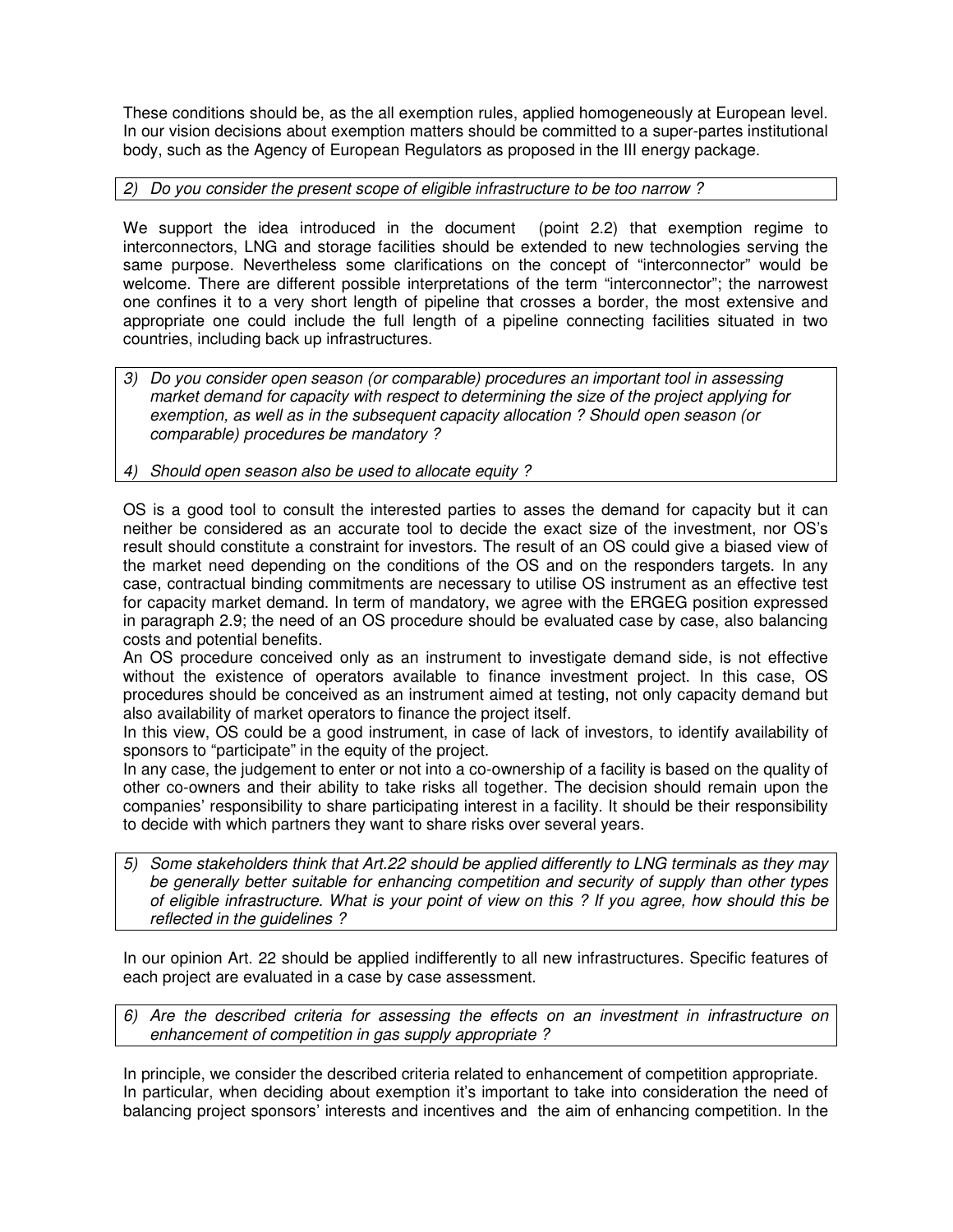light of that, and considering the level of risk and the amount of capital resources implied, the exemption procedure constitutes the main way to incentive investments.

Moreover in assessing the project effects on enhancement of competition, it's fundamental the correct evaluation of the relevant market that, in the light of the present gas market context and in the perspective of the creation of a single European gas market, should be identified at European level.

7) Are the described criteria for assessing the effects on an investment in infrastructure on enhancement of security of supply appropriate ?

8) Are the described criteria for risk assessment appropriate ?

The criteria for assessing the enhancement of security of supply and risk are appropriate.

Are the described criteria for assessing whether the exemption is no detrimental to competition or the effective functioning of the internal gas market or the efficient functioning of the regulated system to which the infrastructure is connected appropriate ?

Concerning the enhancement of competition, please consider answer n. 6. Criteria for assessing the efficient functioning of the gas market are sharable.

10) To what extent should consultations with neighbouring authorities be done ?

Regulatory authorities should always coordinate in the case the new investment is an interconnector and they have to set up common or, at least, compatible rules for the facility on each side of the border. In our vision, decisions about exemption matters should be committed to a super-partes institutional body, such as the Agency of European Regulators proposed in the III energy package. Consultation between neighbouring authorities should, in any case, concern all cross border matters.

11) Parts 3.3.1.1 and 3.3.1.2 of the proposed guidelines deal respectively with partial and full exemptions. Do you consider the described decisions (partial/full exemption) appropriate in safeguarding the goal of Directive 2003/55/EC in making all existing infrastructure available on a non-discriminatory basis to all market participants and safeguarding the principle of proportionality ?

Both partial and full exemption decisions are appropriate and consistent with the goal of Directive 2003/55/EC, in term to grant non-discriminatory access to infrastructures.

12) Do you believe that Art. 22 exemptions should also benefit incumbents or their affiliates ? If yes in what way and to what extent ?

As granting an exemption is a case by case decision, there is no reason to discard incumbents if the criteria to obtain the exemption are met. Any project that meets the five tests should obtain the exemption; also in the case where is an incumbent to benefit by the exemption itself; making available new capacity is an advantage for the system.

The way and extent of the exemption should be defined case by case, taking into account the general principle of a good balance between financing operators interests and the aim of favouring competition; there is a wide range of exemption types that the regulator can adopt to define appropriately to what extent the exemption should be given.

13) Do you agree that under certain circumstances, deciding authorities should be entitled to review the exemption ? How can it be assured that this does not undermine the investment?

Investors need to be confident in a stable regulation framework to take their decision. They need to be sure that the regulation will not change during the pay back period of their investments. As